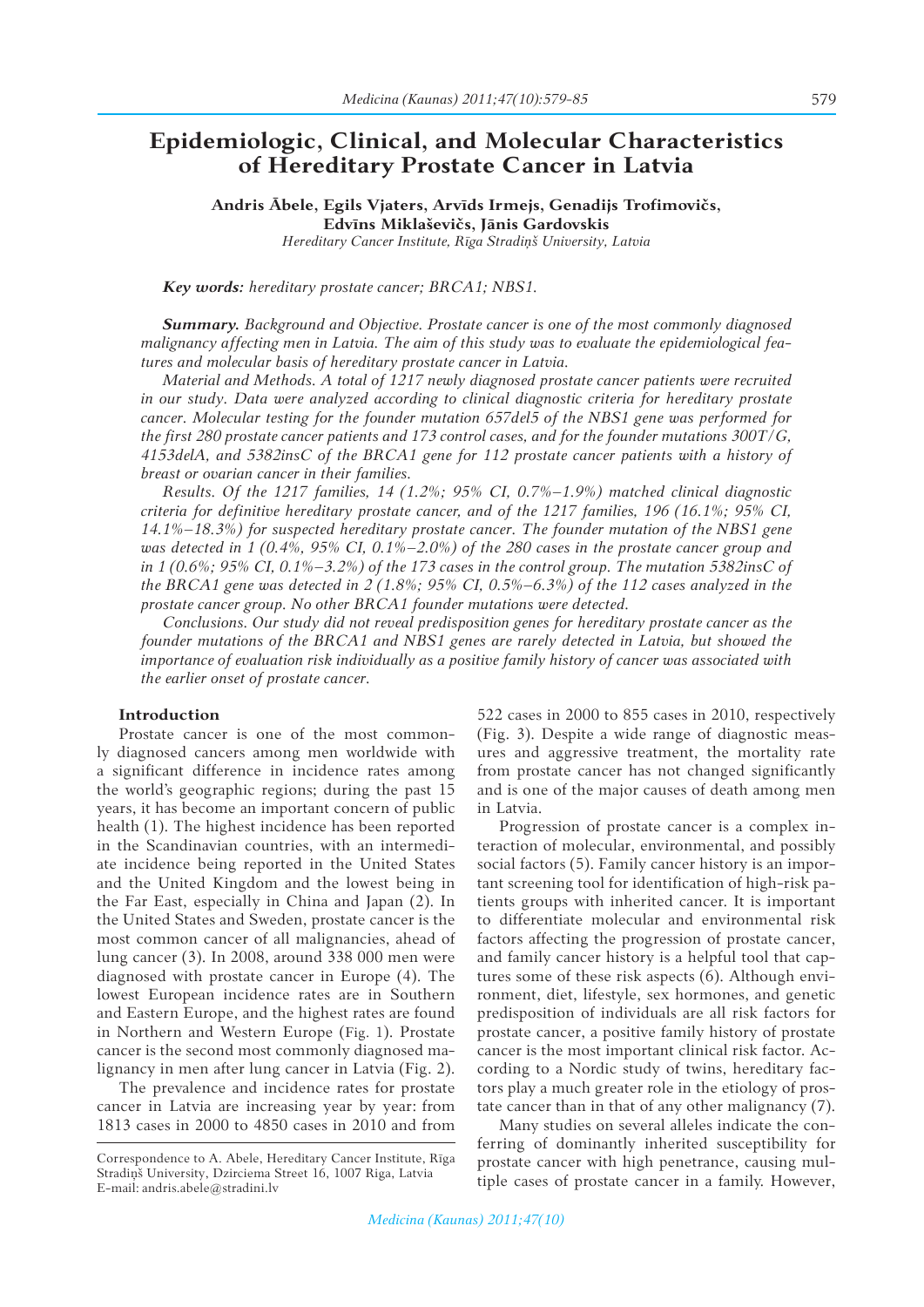

*Fig. 1.* Age-standardized prostate cancer incidence and mortality rate by country (year 2008 estimates)



*Fig. 2.* Ten most common malignancies among men during 2005–2009 Source: Latvian Centre of Health Economics Data, 2009.

*Medicina (Kaunas) 2011;47(10)*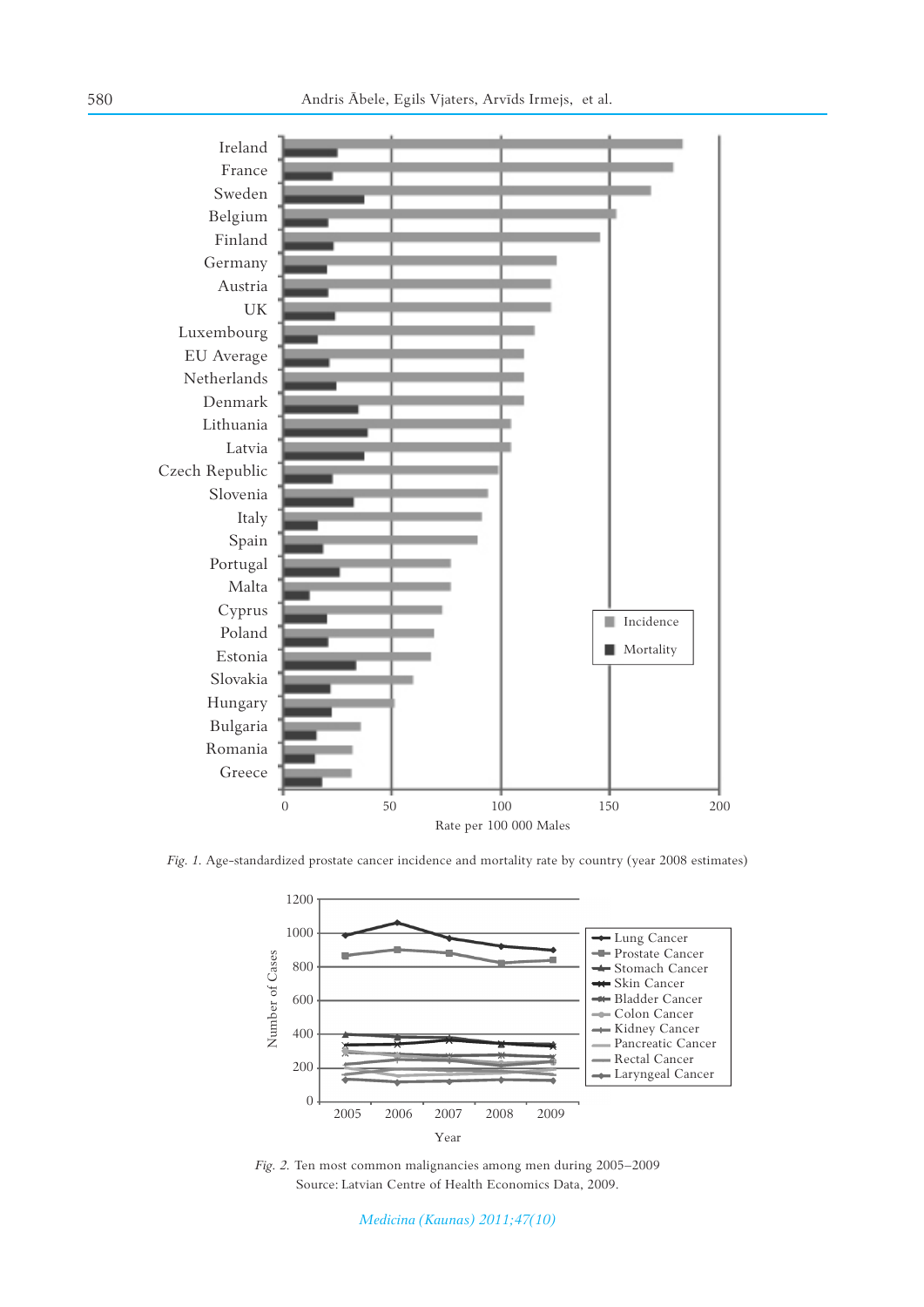

*Fig. 3.* Prostate cancer prevalence, incidence, and mortality rates in absolute numbers Source: Latvian Centre of Health Economics Data, 2010.

the genes involved in predisposition to hereditary prostate cancer have not been identified. This may be due to the fact that several genes with small-tomoderate effect are involved in carcinogenesis. Epidemiologically prostate cancer can be divided into hereditary and sporadic forms  $(8)$ , but it is not possible to distinguish these two groups at the molecular level. Although possible inherited prostate cancer susceptibility genes, such as *BRCA1*, *BRCA2*, *ELAC2*, *RNASEL*, *MSR1*, *NBS1*, and *CHEK2*, have been identified in some families, the proportion of cases of hereditary prostate cancer attributable to germ line mutations in these loci is small (9– 12). Many studies have not proven the role of these genes in hereditary prostate cancer (13). Mutations of these candidate genes have also been identified in sporadic prostate cancer. Because prostate cancer is a common cancer, it may be difficult to distinguish the clustering of sporadic prostate cancers within families from true hereditary prostate cancer.

Genome research is a complex and time-consuming process. Revealing the most frequent mutations in the Latvian population could considerably improve the presymptomatic diagnosis of prostate cancer. As no detailed studies have been done in Latvia, the aim of the present study was to evaluate the epidemiological features and molecular basis of hereditary prostate cancer in Latvia, and to consider the clinical implications of our findings.

#### **Material and Methods**

This was a prospective study involving 1217 patients with newly diagnosed prostate cancer from all regions of Latvia identified at the largest oncology hospitals. All patients for our study were selected and identified from November 2003 to March 2011. All patients were enrolled in the study regardless of TNM stage, Gleason's score, ethnicity, or health status.

Data on clinical characteristics including age at diagnosis, individual nationality, and family cancer history were collected using a standardized questionnaire previously tested in hospital- and population-based screening (14, 15). Prostate cancer patients were asked if their blood relatives had had any malignancy. Further, information on cancer localization, age of cancer diagnosis, and age at death, if applicable, was collected. Completed questionnaires were analyzed separately depending on positive (at least one malignancy of any localization among blood relatives) or negative (no malignancy among blood relatives) data of family cancer history. Table 1 summarizes the characteristics of patients with prostate cancer by age groups in association with a family history of prostate cancer. Family cancer histories matching hereditary cancer syndrome were analyzed according to the clinical diagnostic criteria of hereditary prostate cancer (Table 2). All patients were invited for additional consultation and were offered molecular diagnostics. If patients agreed, peripheral venous blood samples were collected. Molecular examination was performed for the first 280 prostate cancer patients and 173 control cases for the founder mutation 657del5 of the *NBS1*  gene and 68 prostate cancer patients for the founder mutations 300T/G, 4153delA, and 5382insC of the *BRCA1* gene if any case of breast or ovarian cancer was observed in their family. Blood samples of the control group were collected from the clamped distal part of the umbilical cord in consecutive anonymous newborns.

Statistical data analysis was carried out with the CIA (DOS program Confidence Interval Analysis)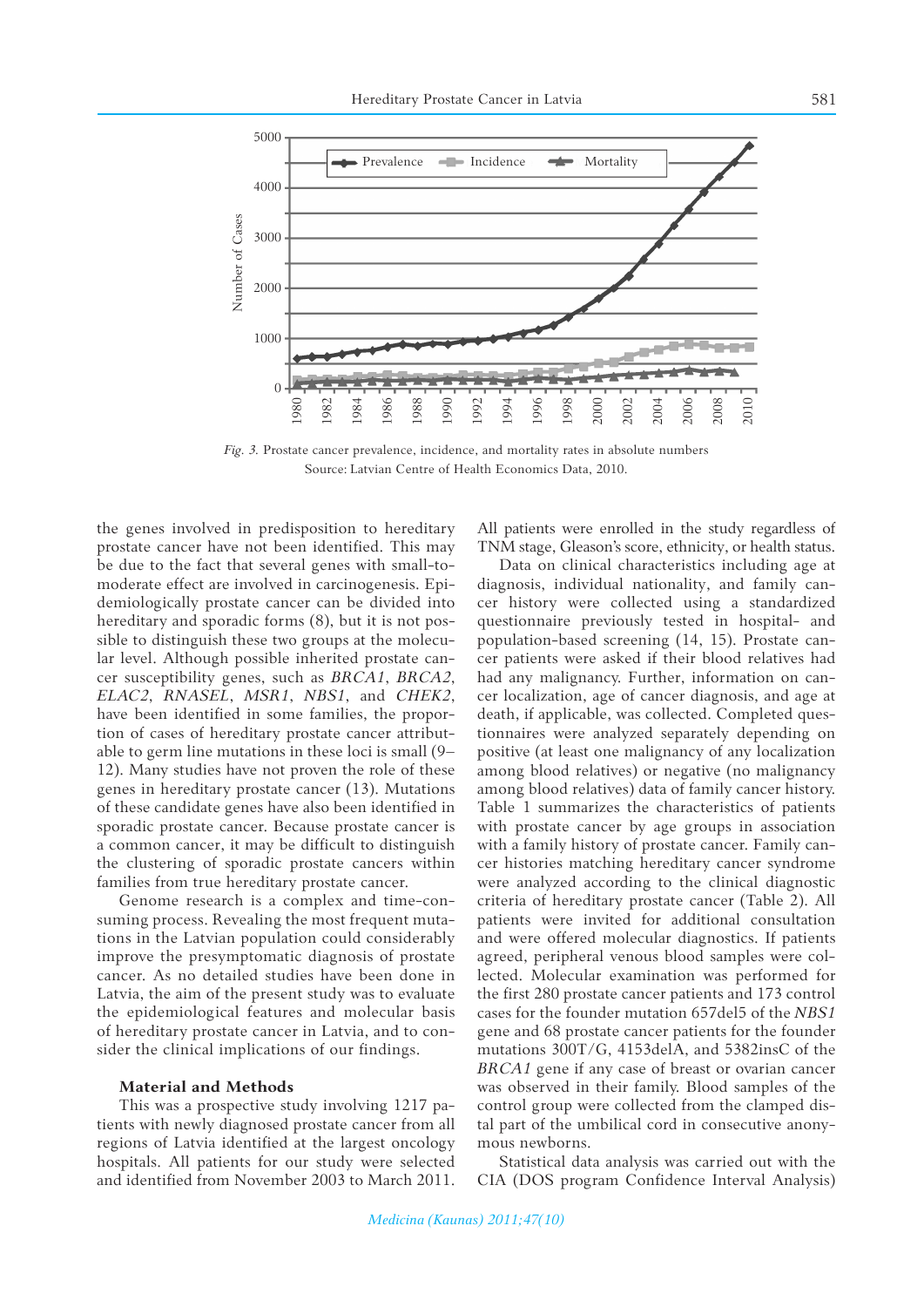*Table 1.* Characteristics of Prostate Cancer Cases by Age Groups in Association With Family Cancer History at Age of Diagnosis

| Age<br>Group,  | No.<br>of Cases | <b>Family Cancer History</b> |               |
|----------------|-----------------|------------------------------|---------------|
|                |                 | Positive                     | Negative      |
| Years          |                 | $n(^{0}_{0})$                | $n(^{0}_{0})$ |
| $\leq 44$      | 1               | 1(100.0)                     | 0(0.0)        |
| $45 - 49$      | 17              | 13 (76.5)                    | 4 2 3 .5      |
| $50 - 54$      | 70              | 61(87.1)                     | 9(12.9)       |
| $55 - 59$      | 160             | 98 (61.3)                    | 62(38.8)      |
| $60 - 64$      | 275             | 154 (56.0)                   | 121 (44.0)    |
| $65 - 69$      | 318             | 144 (45.3)                   | 174 (54.7)    |
| $70 - 74$      | 2.12            | 106(50.0)                    | 106(50.0)     |
| $75 - 79$      | 119             | 47 (39.5)                    | 72 (60.5)     |
| $80 - 84$      | 33              | 11(33.3)                     | 22 (66.7)     |
| $\geqslant 85$ | 12              | 5(41.7)                      | 7(58.3)       |
| Total          | 1217            | 640 (52.6)                   | 577 (47.4)    |

*Table 2.* Clinical Diagnostic Criteria of Hereditary Prostate Cancer

| Definitive Hereditary           | Suspected Hereditary         |
|---------------------------------|------------------------------|
| Prostate Cancer                 | Prostate Cancer              |
| 1) At least 3 blood relatives   | 1) Two blood relatives with  |
| with prostate cancer at any age | prostate cancer at any age   |
| or                              | or                           |
| 2) Two blood relatives with     | 2) A case of prostate cancer |
| prostate cancer diagnosed be-   | diagnosed before the age     |
| fore the age of 55 years        | of 55 years                  |
| in both of them                 |                              |

software (16). The study was approved by the Drug and Pharmaceutical Product Research Ethics Committee of Latvia. Written informed consent was obtained from all the patients.

### **Results**

In total, 1217 family cancer histories were analyzed; 640 families (52.6%; 95% CI, 49.8% to 55.4%) were found to have a positive family history of cancer, and 577 families (47.4%; 95% CI, 44.6% to 50.2%) had no family cancer history. Our series showed the relationship between family cancer history and age at the onset of prostate cancer: individuals with a positive family history of cancer were younger at the onset of prostate cancer than individuals with a negative family history of cancer (Fig. 4).

Of the 1217 families, 14 (1.2%; 95% CI, 0.7% to  $1.9\%$ ) matched the definitive clinical diagnostic criteria of hereditary prostate cancer, and of the 1217 families, 196 (16.1%; 95%, CI, 14.1% to 18.3%) matched suspected clinical diagnostic criteria of hereditary prostate cancer. In our study, the median age at diagnosis was 64.1 years (range, 51–74 years) in the definitive hereditary prostate cancer group and 58.5 years (range, 42–85 years) in the suspected hereditary prostate cancer group. At least 1 other cancer was found among blood relatives in 9 (64.3%; 95% CI, 38.8% to 83.7%) of the 14 family cancer histories of the definitive hereditary prostate cancer group and in 87 (44.4%; 95% CI, 37.6% to 51.4%) of the 196 family cancer histories of the suspected hereditary prostate cancer group. A more detailed summary of characteristics of the most frequently diagnosed malignancies among blood relatives is provided in Figs. 5 and 6.

Equally, a founder mutation of the *NBS1* gene was detected in 1 (0.4%; 95% CI, 0.1% to 2.0%) of the 280 cases in the prostate cancer group and in 1 (0.6%; 95% CI, 0.1% to 3.2%) of the 173 cases in the control group. The individual from the prostate cancer group was a 68-year-old male with a negative family history of cancer. As the control group data were anonymous, no data concerning family cancer history were available.

Of the 112 samples analyzed in the prostate cancer group, 2 cases (1.8%; 95% CI, 0.5% to 6.3%) of 5382insC mutation of the *BRCA1* gene were iden-



*Fig. 4.* Percentage distribution of cases with positive and negative family cancer history (FCH) by age at the onset of prostate cancer

*Medicina (Kaunas) 2011;47(10)*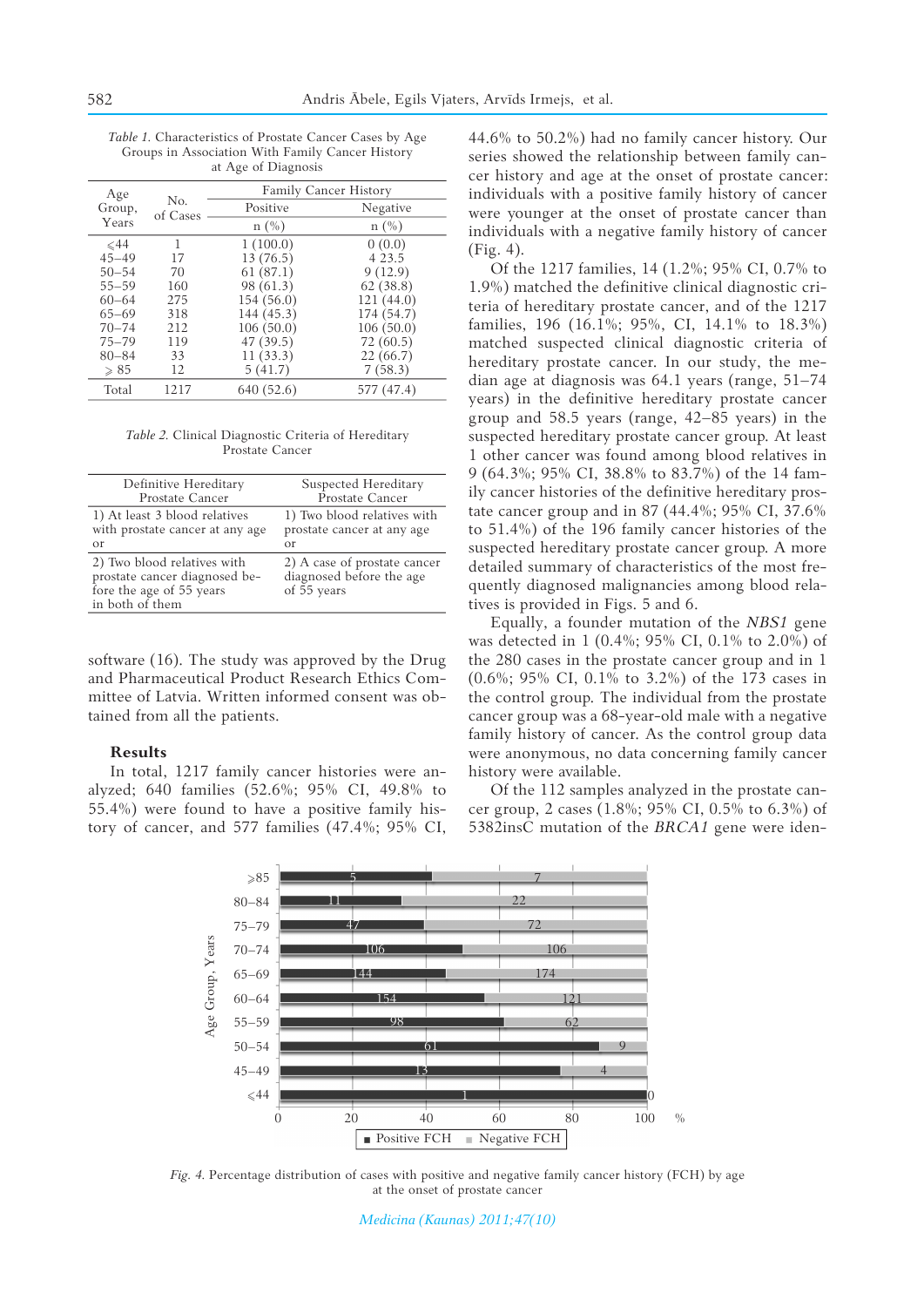

*Fig. 5.* Percentage distribution of the most frequently diagnosed malignancies among blood relatives in the definitive hereditary prostate cancer group



*Fig. 6.* Percentage distribution of the most frequently diagnosed malignancies among blood relatives in the suspected hereditary prostate cancer group

tified. The first individual was a 66-year-old male with a positive family history of cancer (2 sisters with breast cancer and father's brother with gastric cancer). The second individual was a 70-year-old male from the family matching the clinical diagnostic criteria of hereditary breast cancer. No other *BRCA1* founder mutations were detected.

#### **Discussion**

Although it is thought that 5% to 10% of prostate cancer cases are hereditary (17), our study revealed a relatively low proportion of families with definitive inheritance and high proportion of families with suspected inheritance (1.3% vs. 14.1%). As clinical definition of hereditary prostate cancer is based on the data of family cancer history, any missing part of information is critical. Therefore, any family with no other malignancies among relatives should be carefully evaluated and considered as incomplete as data could be missing due to loss of contact during wartime, deportation, and migration in the middle of the 20th century in Latvia.

Except for younger age at diagnosis, no pheno-

typic features have been clearly associated with hereditary prostate cancer (18). Our data did not reveal a significant difference in the median age at diagnosis of prostate cancer comparing the definitive and suspected hereditary prostate cancer groups.

The molecular pathology of prostate cancer is complex; not only multiple genes are involved in its pathogenesis, but additional environmental factors as well (5). The *BRCA1*, *BRCA2*, *NBS1*, and *CHEK2* genes have been only recently identified as possible prostate cancer susceptibility genes. *ELAC2* was the first hereditary prostate cancer susceptibility gene identified, and subsequent studies have not confirmed the evidence for its role in prostate cancer (19). Therefore, it is not possible to comment on the importance of these genes in hereditary prostate cancer until additional confirmatory studies have been performed.

A study from southern Sweden (n=356) revealed that 15% of patients with prostate cancer had at least 1 case of prostate cancer among their brothers or fathers. Based on the family history, 3.1% were classified as having hereditary prostate cancer. Fur-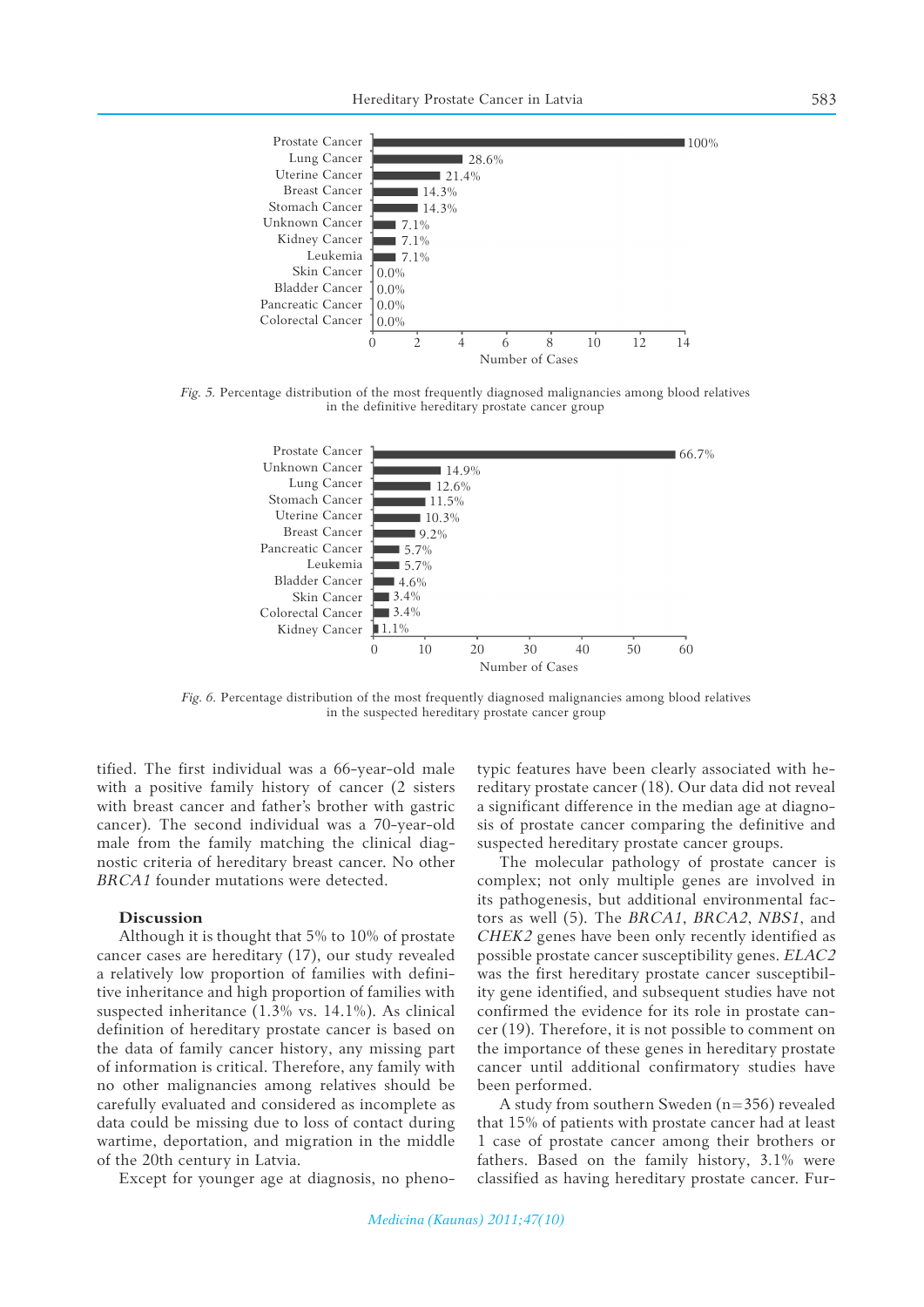thermore, this proportion was significantly higher among patients diagnosed before the age of 60 years than among older patients  $(7.1\% \text{ vs. } 2.2\%)$   $(20)$ .

A systematic genealogy study from France  $(n=691)$  confirmed the data of earlier studies, revealing a 3.6% prevalence of hereditary forms of prostate cancer*.* Analysis of the results according to the age at diagnosis of prostate cancer showed a higher incidence of hereditary forms occurring at younger age, i.e., before the age of 65 years. Similarly, the study confirmed the earlier onset of prostate cancer in patients with a genetic predisposition (21).

Both positive and negative studies have been published showing the increased risk of prostate cancer in *BRCA1* and *BRCA2* mutation carriers  $(22-24)$ . To establish the influence of the *BRCA1* gene, 1793 men with prostate cancer and 4570 controls were genotyped for founder mutations (C61G, 4153delA, and 5382insC) in Poland. The results showed a higher frequency of the 4153delA mutation in prostate cancer cases (0.22%) than controls (0.04%). Data suggest that the 5382insC mutation is unlikely to be pathogenic for prostate cancer in the Polish population as it was more frequently present in the control population than in the prostate cancer group (25). In our study, of the 68 individuals analyzed, only 1 case was found to carry the mutation 5382insC in the *BRCA1* gene. This may be explained by the high proportion of the Slavic population in Latvia. Although there are data confirming a more aggressive prostate cancer phenotype for *BRCA1* and *BRCA2* mutation carriers, it was not considered for analysis in our study as the number of cases was limited (26, 27).

A recent study has reported that *BRCA2* carriers with prostate cancer have a poorer survival rate than noncarrier with prostate cancer. In this study, the survival rate of men with the *BRCA2* mutation and prostate cancer (n=182) was compared with that of men with the *BRCA1* mutation and prostate cancer  $(n=119)$ . The median survival rate from diagnosis was 4.0 years for men with the *BRCA2* mutation and 8.0 years for men with the *BRCA1* mutation, with a highly significant difference  $(28)$ .

The frequency of the *NBS1* gene mutation in the German population is 1 per 866 people (29). In comparison, a remarkably high carrier frequency of the 657del5 mutation in the *NBS1* gene was detect-

#### **References**

- 1. Fournier G, Valeri A, Mangin P, Cussenot O. Prostate cancer. Epidemiology. Risk factors. Pathology. Ann Urol (Paris) 2004;38(5):187-206.
- 2. Haas GP, Delongchamps N, Brawley OW, Wang CY, de la Roza G. The Worldwide Epidemiology of Prostate Cancer: Perspectives from Autopsy Studies. Can J Uro 2008:15(1):3866-71.

ed in the Slavic populations: 1 per 154 in the Czech Republic, 1 per 190 in Poland, and 1 per 182 in Ukraine (30). Our data failed to support the involvement of the *NBS1* gene in our prostate cancer cases, as no statistically significant difference between the prostate cancer and control groups was detected in Latvia (1 per 280 vs. 1 per 173). This supports previous studies and confirms geographical and racial differences among populations.

### **Conclusions**

Increased incidence rates for prostate cancer in Latvia may be the result of improved detection and better awareness of the disease rather than a true increase in the prevalence of the disease. Our study did not reveal predisposition genes for hereditary prostate cancer as the founder mutations of the *BRCA1* and *NBS1* genes are rarely detected in Latvia. We observed a insignificant difference in the frequency of *BRACA1* and *NBS1* founder mutations between prostate cancer and the control group; this may be explained by geographical differences and the relatively high proportion of mixed ethnic groups in Latvia. Our epidemiological series show a lower incidence of hereditary prostate cancer in Latvia compared with the data from other populations. The main reason affecting this may be an incomplete family cancer history due to the loss of contact with relatives.

This emphasizes the importance of evaluation of family cancer history as individuals with a positive family history of cancer (at least one malignancy of any localization among blood relatives) have an earlier onset of prostate cancer than individuals with a negative family history of cancer (no malignancy cases among blood relatives).

#### **Acknowledgments**

Part of this research was supported by the Latvian National Research Program "Development of New Prevention, Treatment, Diagnostics Means and Practices and Biomedicine Technologies for Improvement of Public Health." A.A. was supported by the European Social Fund fellowship, project No. 2009/0147/1DP/1.1.2.1.2/09/IPIA/VIAA/009.

# **Statement of Conflict of Interest**

The authors state no conflict of interest.

- 3. Hsing AW, Tsao L, Devesa SS. International trends and patterns of prostate cancer incidence and mortality. Int J Cancer 2000;85:60-7.
- 4. Ferlay J, Parkin DM, Steliarova-Foucher E. Estimates of cancer incidence and mortality in Europe in 2008. Eur J Cancer 2010;46(4):765-81.
- 5. Ahn J, Moslehi R, Weinstein SJ, Snyder K, Virtamo J, Albanes D. Family history of prostate cancer and prostate